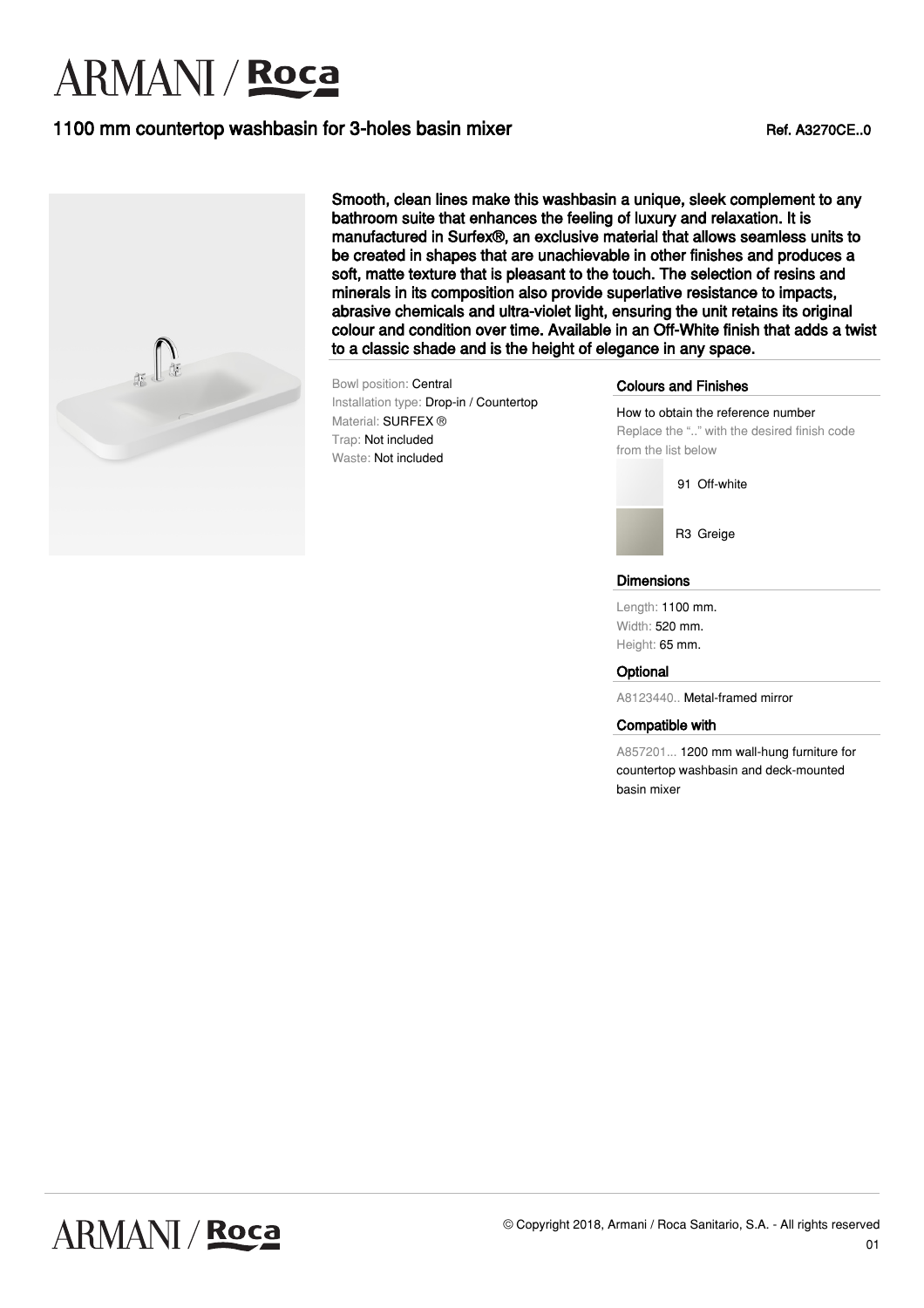# ARMANI / Roca

### 1100 mm countertop washbasin for 3-holes basin mixer Ref. A3270CE..0

### Technical drawings